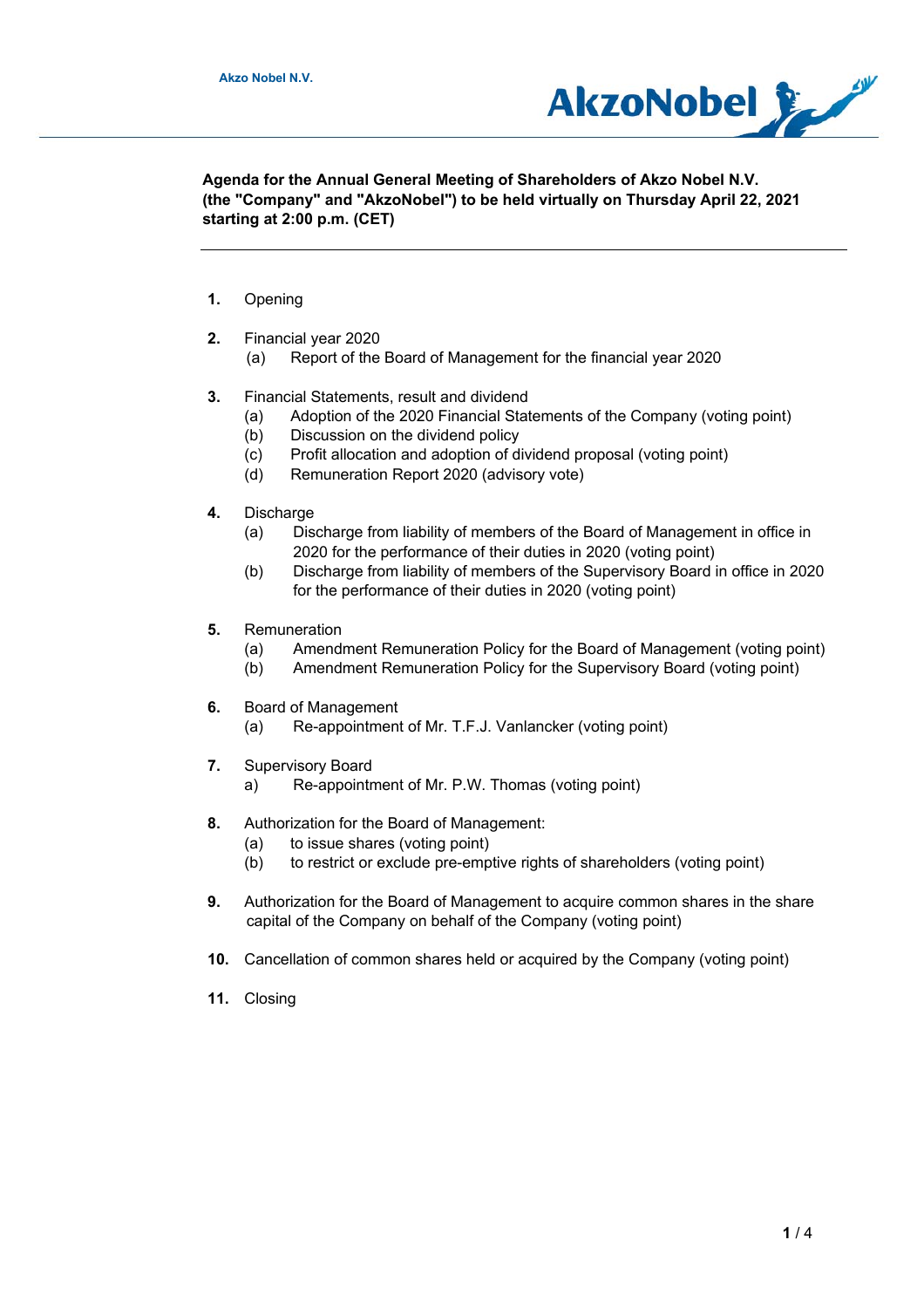

## **Notes to the agenda1**

#### **Re item 2a**

The Board of Management will give a presentation on the performance of the Company in 2020.

### **Re item 3a**

It is proposed to adopt the Company's 2020 Financial Statements.

### **Re item 3b**

The Board of Management will give an explanation of the Company's policy on additions to reserves and on dividends as outlined in the AkzoNobel Report 2020.

#### **Re item 3c**

It is proposed to adopt the total dividend for the financial year 2020 at EUR 1.95 per common share. In November 2020, an interim dividend of EUR 0.43 per common share was paid and, following adoption, the final dividend of EUR 1.52 will be paid on May 6, 2021. The dividend will be paid in cash under the conditions to be published by the Company.

## **Re item 3d**

In accordance with article 2:135b subsection 2 of the Dutch Civil Code, the Remuneration Report 2020 will be submitted to the Annual General Meeting of Shareholders of the Company ("AGM") for its advisory vote. It is proposed to cast a favourable advisory vote.

## **Re item 4a**

It is proposed to discharge members of the Board of Management in office in 2020 from liability in relation to the exercise of their duties in the financial year 2020.

## **Re item 4b**

It is proposed to discharge members of the Supervisory Board in office in 2020 from liability in relation to the exercise of their duties in the financial year 2020.

## **Re item 5a**

It is proposed by the Supervisory Board, upon the recommendation of the Remuneration Committee, to adopt a new Remuneration Policy for the Board of Management. The Supervisory Board and the Remuneration Committee evaluated and amended the Remuneration Policy for the Board of Management in order to align the policy with the Company's Grow & Deliver Strategy. The input received from stakeholders and the requirements of Dutch law were considered throughout the revision process.

The proposed revised Remuneration Policy for the Board of Management can be found on our website: www.akzonobel.com. Reference is made to the explanatory notes included in the revised Remuneration Policy for the Board of Management, for a description of and a further explanation on the proposed amendments and on how the votes and views of shareholders and input received from other stakeholders in respect of the policy have been taken into

<sup>&</sup>lt;sup>1</sup>The agenda with notes, the AkzoNobel Report 2020, the Remuneration Report 2020, the short resumes of Mr. T.F.J. *Vanlancker (as well as the main elements of his contract) and Mr. P.W. Thomas, the proposed revised Remuneration Policy for the Board of Management and the proposed revised Remuneration Policy for the Supervisory Board are available for inspection at the office of the Company, Christian Neefestraat 2, 1077 WW Amsterdam, the Netherlands. The documents can also be found on our website: www.akzonobel.com.*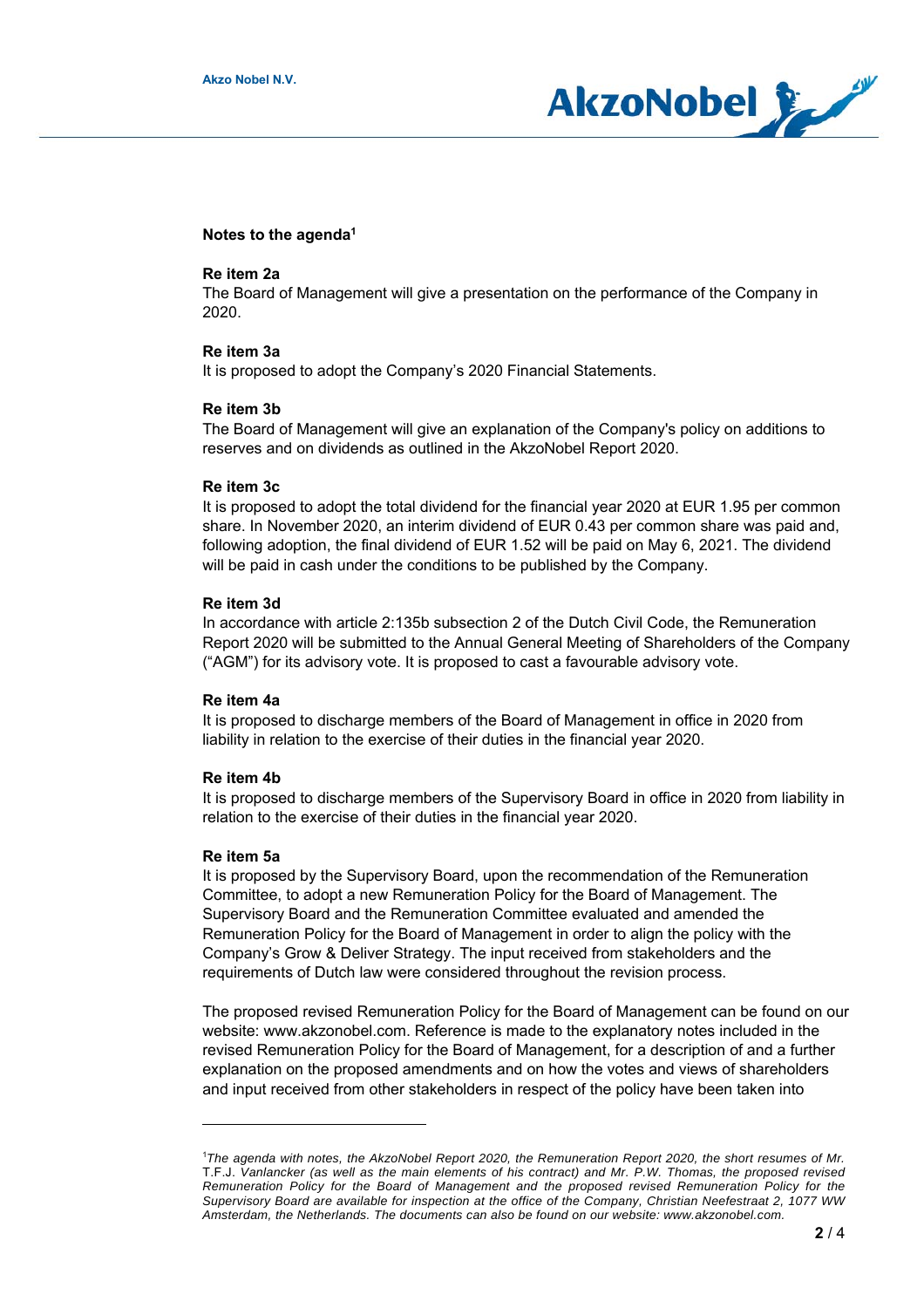

account since it was last voted on. To the extent required, the Annual General Meeting's vote on this agenda item includes the approval referred to in article 34.2 of the Company's articles of association.

If adopted, the revised Remuneration Policy for the Board of Management will apply as from January 1, 2021.

### **Re item 5b**

It is proposed by the Supervisory Board, upon the recommendation of the Remuneration Committee, to adopt a new Remuneration Policy for the Supervisory Board. The Supervisory Board and the Remuneration Committee evaluated and amended the Remuneration Policy for the Supervisory Board and revised it to align the policy with the Company's Grow & Deliver Strategy. The input received from stakeholders and the requirements of Dutch law were considered throughout the revision process.

The proposed revised Remuneration Policy for the Supervisory Board can be found on our website: www.akzonobel.com. Reference is made to the explanatory notes included in the revised Remuneration Policy for the Supervisory Board for a description of and a further explanation on the proposed amendments and on how the votes and views of shareholders and input received from other stakeholders in respect of the policy have been taken into account since it was last voted on.

If adopted, the revised Remuneration Policy for the Supervisory Board will apply as from January 1, 2021.

#### **Re item 6a**

Mr. T.F.J. Vanlancker is nominated by the Supervisory Board for re-appointment as a member of the Board of Management with effect from April 22, 2021, for a two-year term. Mr. T.F.J. Vanlancker will be designated as the CEO of the Company per the same date.

### **Re item 7a**

Mr. P.W. Thomas is nominated by the Supervisory Board for re-appointment as a member of the Supervisory Board as of April 22, 2021, for a second four-year term in accordance with the Articles of Association of the Company.

# **Re item 8**

This proposal concerns the extension of the authorization of the Board of Management as per April 22, 2021, for a period of 18 months or until the date on which the AGM again extends the authorization, if earlier:

- (a) to issue and grant subscription rights to shares up to a maximum of 10% of the issued and outstanding share capital on April 22, 2021, to be issued as common shares and/or preferred shares at the Board of Management's discretion;
- (b) to restrict or exclude the pre-emptive rights allowed to shareholders by virtue of the law in respect of the issue of shares or the granting of subscription rights in conformity with (a), but only regarding shares issued pursuant to a decision of the Board of Management.

Proposals of the Board of Management to issue – and grant subscription rights to – shares and to restrict or exclude pre-emptive rights are subject to the approval of the Supervisory Board.